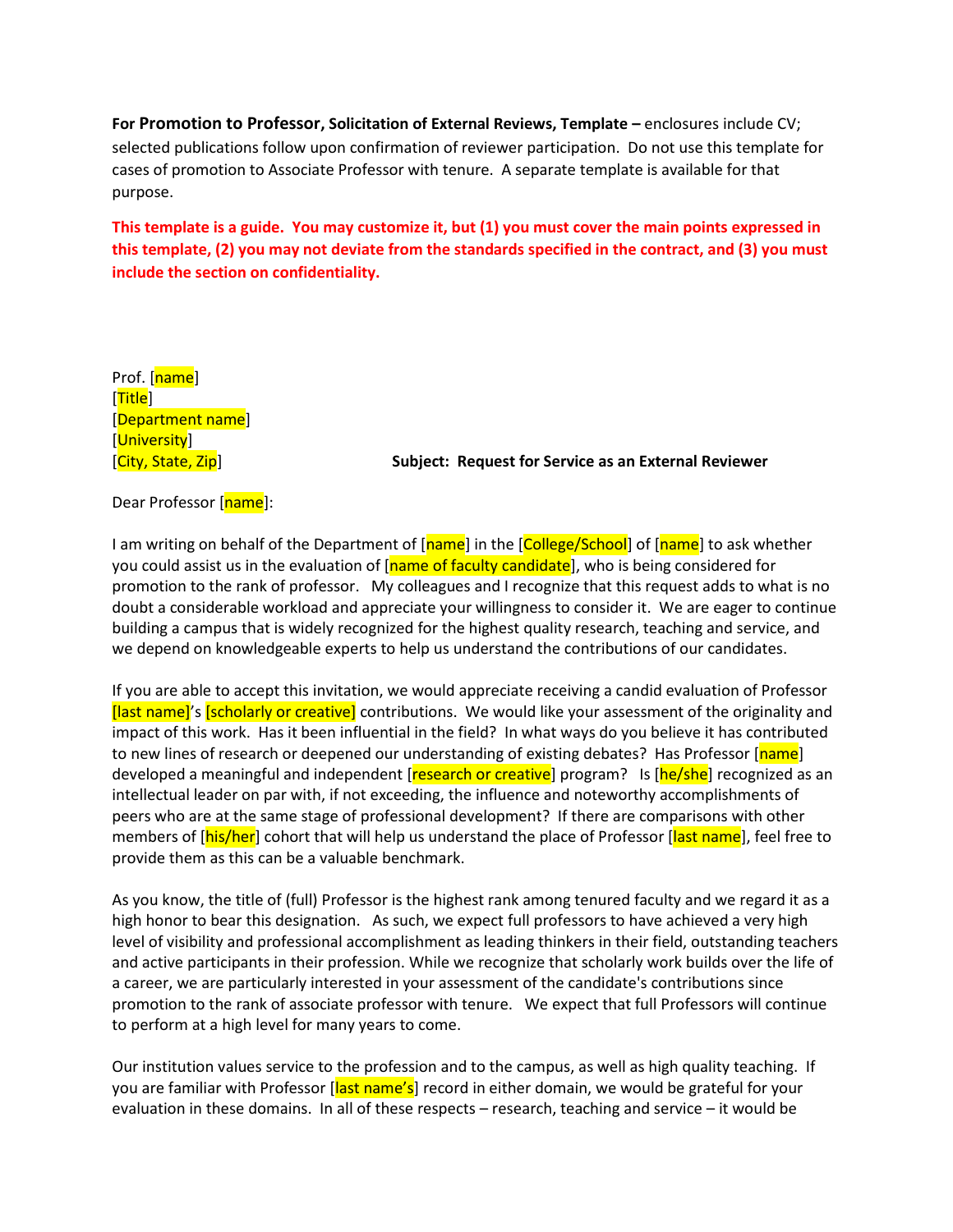helpful for us to understand the basis for your conclusions; what do you see in the work or record that leads you to the assessment you have provided?

In keeping with standard practice, the faculty and administrators involved in this promotion process will have read the file carefully and will be well acquainted with the substance of the work involved. Accordingly, we do not need to trouble you with a summary description of the [research/creative work]. Our primary interest is in your professional opinion of the value of [his/her] work and hence the task is primarily evaluative.

Beginning in the Spring 2020 semester, faculty across the University experienced a significant disruption due to the COVID-19 pandemic. In Spring 2020, as a result of the health crisis, all faculty moved their courses online, research facilities including labs and libraries were closed and all student evaluation of teaching was suspended. In conjunction with the disruptions experienced on-campus, many faculty were working out of their homes while simultaneously providing childcare due to closures of daycare facilities and K-12 schooling. Research disruptions, significant shifts in teaching modalities, limited childcare, and remote work persisted into the summer of 2020. We ask that you take this unprecedented event into consideration when evaluating work performed during the Spring and Summer periods of 2020.

When we present the files of our candidates for promotion to professor, we are obliged to attach a curriculum vitae for each reviewer, mainly because scholars who are outside the field will be interested in the work for which you are known and hence the starting point of your evaluation.

Candidates for promotion have the options of waiving or retaining the right of access to external review letters. In this case, Professor [last name] [has or has not] waived [his/her] access to all external review letters. However, under our contract with the faculty union, we must identify all reviewers. Therefore, while internal faculty and administrative evaluators of the file will have access to your letter, it will otherwise remain confidential (to the extent allowed by law). The candidate will know that you have provided an evaluation  $[but will not have / and will have]$  access to your letter.

If you are able to accept this invitation, we would be grateful it if you would complete and then return the attached disclosure form indicating the extent of your relationship with Professor [last name], if any. We would appreciate knowing whether you have collaborated with or had previous professional or personal interactions with the candidate. Should you believe that there is any room for misunderstanding or a potential conflict of interest in reviewing this case, please feel free to call me before you proceed.

I have attached a copy of Professor [last name]'s CV for your information. If you are able to accept this invitation, we will send you a few selected publications. As our evaluations proceed along an established time line, we would be most appreciative if you would, first, let me know by email [department chair's email] if you can accept this assignment within the next week and, second, provide your letter and CV by [four weeks after the date of the request]. I will forward the publications to you as soon as I receive your email confirmation.

Again, I respect the fact that this request imposes on your time. It is an essential part of the review process, as you know of course, and we do depend on our colleagues to help us make wise decisions.